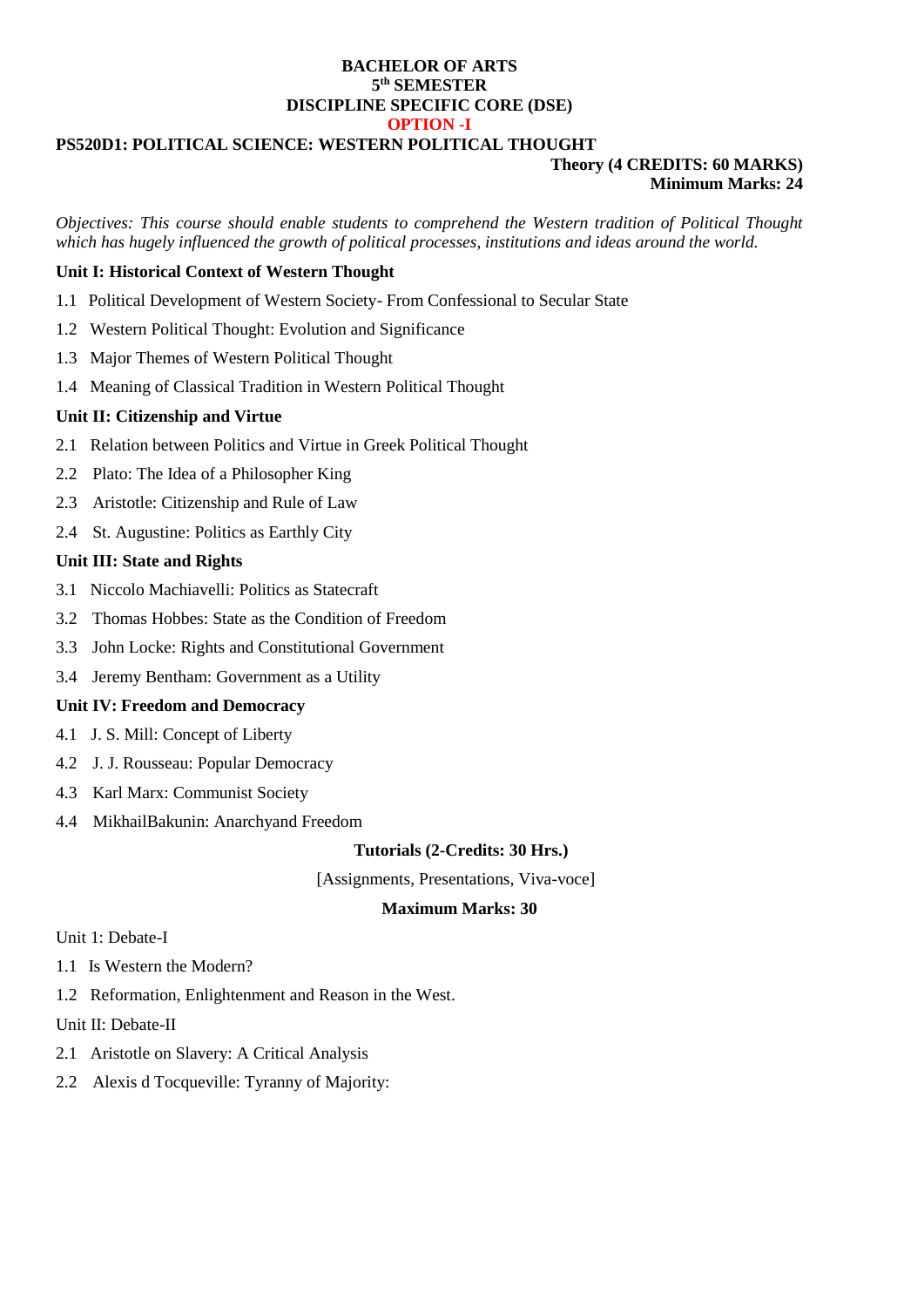### **Readings:-**

Barker, Ernest. The political thought of Plato and Aristotle. Courier Corporation, 2012.

Saxonhouse, Arlene W. "From tragedy to hierarchy and back again: women in Greek political thought." The American Political Science Review (1986): 403-418.

Sinclair, Thomas Alan. A history of Greek political thought. Vol. 34. Routledge, 2013.

Balot, Ryan K. Greek political thought. John Wiley & Sons, 2008.

Morrow, John. History of Western political thought. Macmillan International Higher Education, 2019.

Elshtain, Jean Bethke. Augustine and the Limits of Politics. University of Notre Dame Press, 1997.

Von Heyking, John. Augustine and Politics as Longing in the World. University of Missouri Press, 2001.

Bentham, Jeremy. "Of the principle of utility." Ethics (1994): 306-312.

Doody, John, Kim Paffenroth, and Kevin L. Hughes, eds. Augustine and politics. Vol. 15. Lexington Books, 2005.

Pocock. John Greville Agard. The Machiavellian moment: Florentine political thought and the Atlantic republican tradition. Vol. 93. Princeton University Press, 2016.

Lucchese, Filippo Del. "Machiavelli and constituent power: The revolutionary foundation of modern political thought."European Journal of Political Theory 16.1 (2017): 3-23.

Barthas, Jeremie. "Machiavelli in political thought from the age of revolutions to the present." The Cambridge Companion to Machiavelli (2010): 256-73.

Hull, Gordon. Hobbes and the making of modern political thought. Bloomsbury Publishing, 2009.

Boucher, D. and Kelly, P. (eds.) Political Thinkers: From Socrates to the Present. New York: Oxford University Press

Sabine, George H., and Thomas L. Thorson. A History of Political Theory, 4th ed., 1973.

Maud Eduards. "Western Political Thought." Acta Sociologica, vol. 26, no. 2, 1983, pp. 189-193.

McClelland, John S. A history of western political thought. Routledge, 2005.

Wolin, Sheldon S. Politics and Vision: Continuity and Innovation in Western Political Thought- Expanded Edition. Princeton University Press, 2016.

Nelson, Brian R. Western political thought: From Socrates to the age of ideology. Waveland Press, 2015.

Bakunin, Mikhail Aleksandrovich, Michael Bakunin, and Bakunin Michael. Bakunin: Statism and Anarchy. Cambridge University Press, 1990.

Bakunin, Mikhail Aleksandrovich. God and the State. Courier Corporation, 1970.

Chomsky, Noam. "Notes on anarchism." (1994).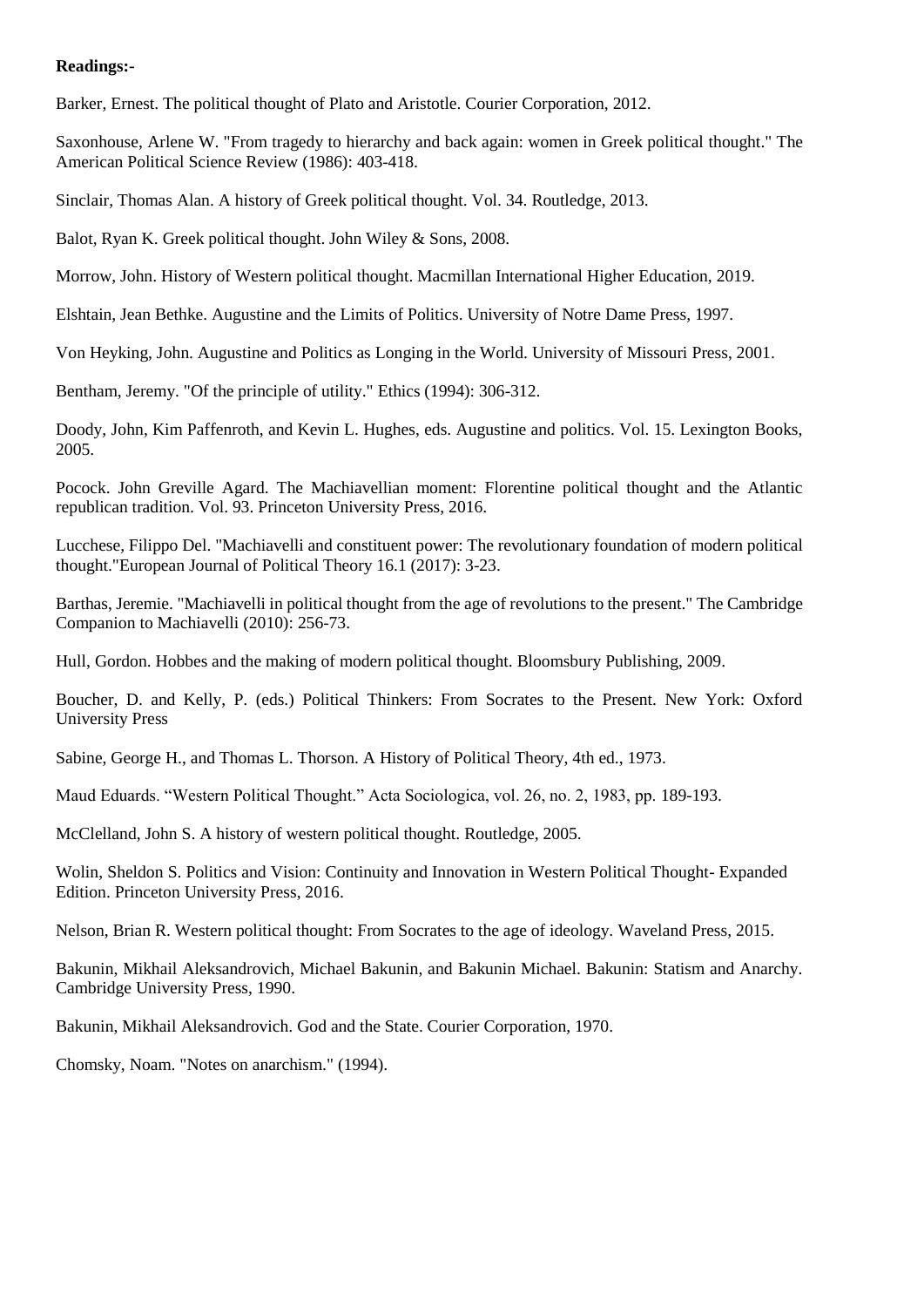### **BACHELOR OF ARTS 5 th SEMESTER DISCIPLINE SPECIFIC CORE (DSE) OPTION -II**

### **PS520D2: POLITICAL SCIENCE: INDIAN THOUGHT – THINKERS AND THEMES Theory (4 CREDITS: 60 MARKS) Minimum Marks: 24**

*Objectives: This Course would introduce students to the major thinkers and themes of Indian Political Thought. This thought has been shaped by the peculiar political, cultural and Civilizational ethos of India.*

# **Unit: I (Introduction)**

1.1. Modern Indian Political Thought: An Introduction

# 1.2. Indian State:

- a) Marxist Perspective
- b) Gandhian Perspective
- c) Liberal Perspective **Unit: II**

# **(Justice)**

- 2.1. B.R. Ambedkar on Social Justice
- 2.2. Pandita Ramabai on Women Empowerment
- 2.3. R.M. Lohia on Justice & Equality
- 2.4. M.N Roy on Radical Humanism

# **Unit: III (Diversity &Democracy)**

- 3.1. Bhikhu Parekh
- 3.2. Atul Kohli
- 3.3. Amartya Sen
- 3.4. Abul Kalam Azad

# **UNIT: IV (Planning & Economic Development)**

- 4.1 .Models of Development
- 4.2. Gandhi
- 4.3. Nehru
- 4.4. Economic Reforms &Globalization

**Tutorials (2-Credits: 30 Hrs.)** [Assignments, Presentations, Viva-voce]

**Maximum Marks: 30**

### **Unit: I (Debates-I)**

- 1.1. The Ideology of Hindu Nationalism
- 1.2. Communist Movement in India

### **Unit: II (Debates-II)**

- 2.1. Dynamics of Muslim Political Thought
- 2.3. Tagore on Freedom and Nationalism